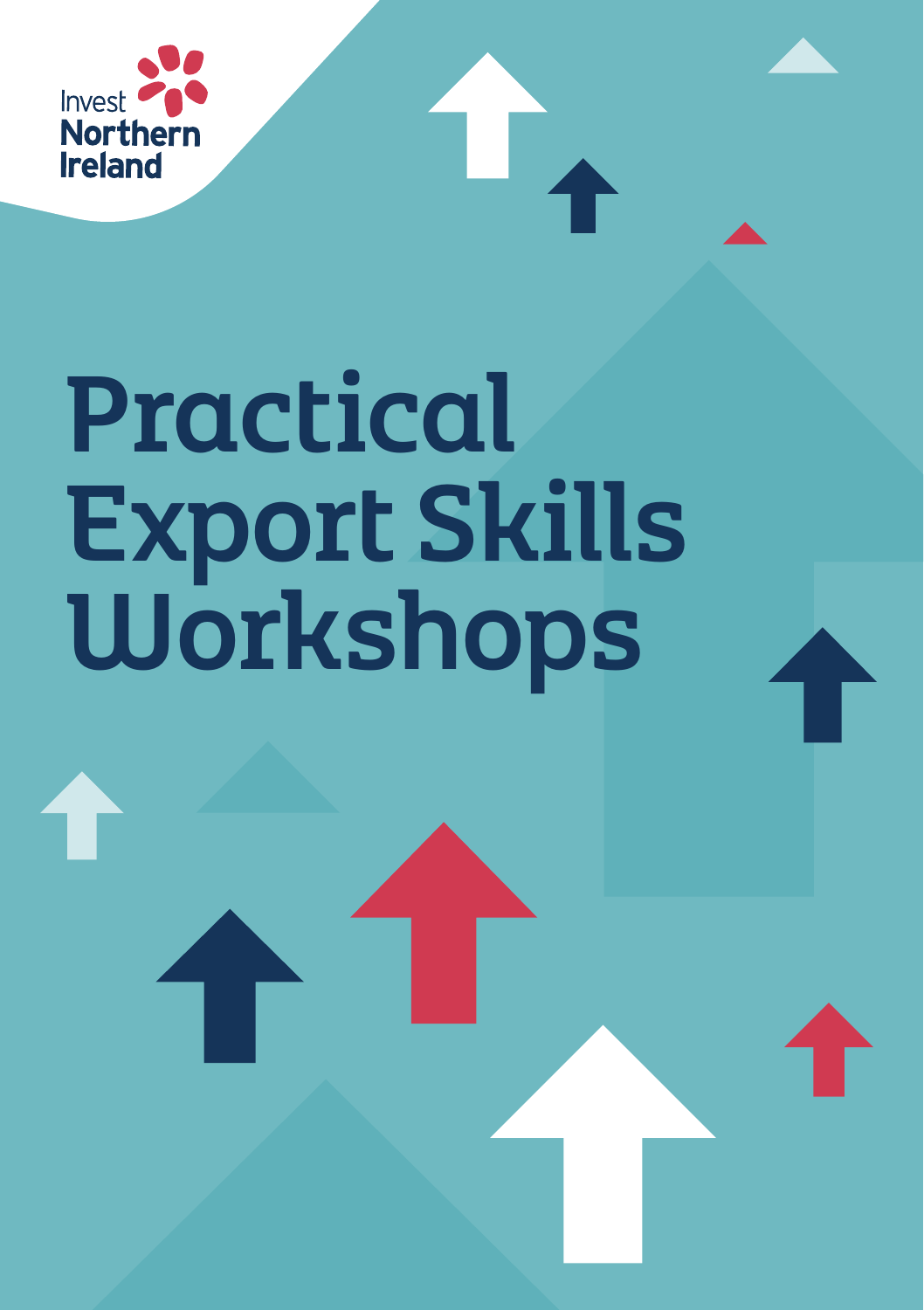# Overview

**Exporting can transform your business, but do you have the capability to sell outside Northern Ireland? Our Practical Export Skills programme offers interactive, one-day workshops that will equip you with the necessary skills. You don't have to be exporting right now – you might just be thinking about it.** 

**Offering great value at a cost of £50 per person, per workshop, we provide practice-based advice and guidance with workshops targeted at those with operational level responsibility for selling outside NI or senior staff who want to refresh their understanding of the processes and practicalities of exporting.**



# **Workshops**

## **Social Media for Sales Optimisation**

This workshop will show you how to integrate social media into a marketing and promotions plan and set social media objectives and goals. Learning from examples you will understand the best practice methods for engaging and growing a social media audience, creating content that's valuable to potential customers, creating an online community and building relationships with influencers to drive sales.

# **Effective Selling Skills**

This session can help win sales and improve your profit margins through refining your selling skills with customers and prospects. It will also improve confidence across a number of areas including questioning techniques, listening skills, effective presentations, buyer signals, running great meetings, handling objections, effective negotiation, closing techniques and developing good relationships. This popular and interactive workshop is known to improve selling skills and confidence.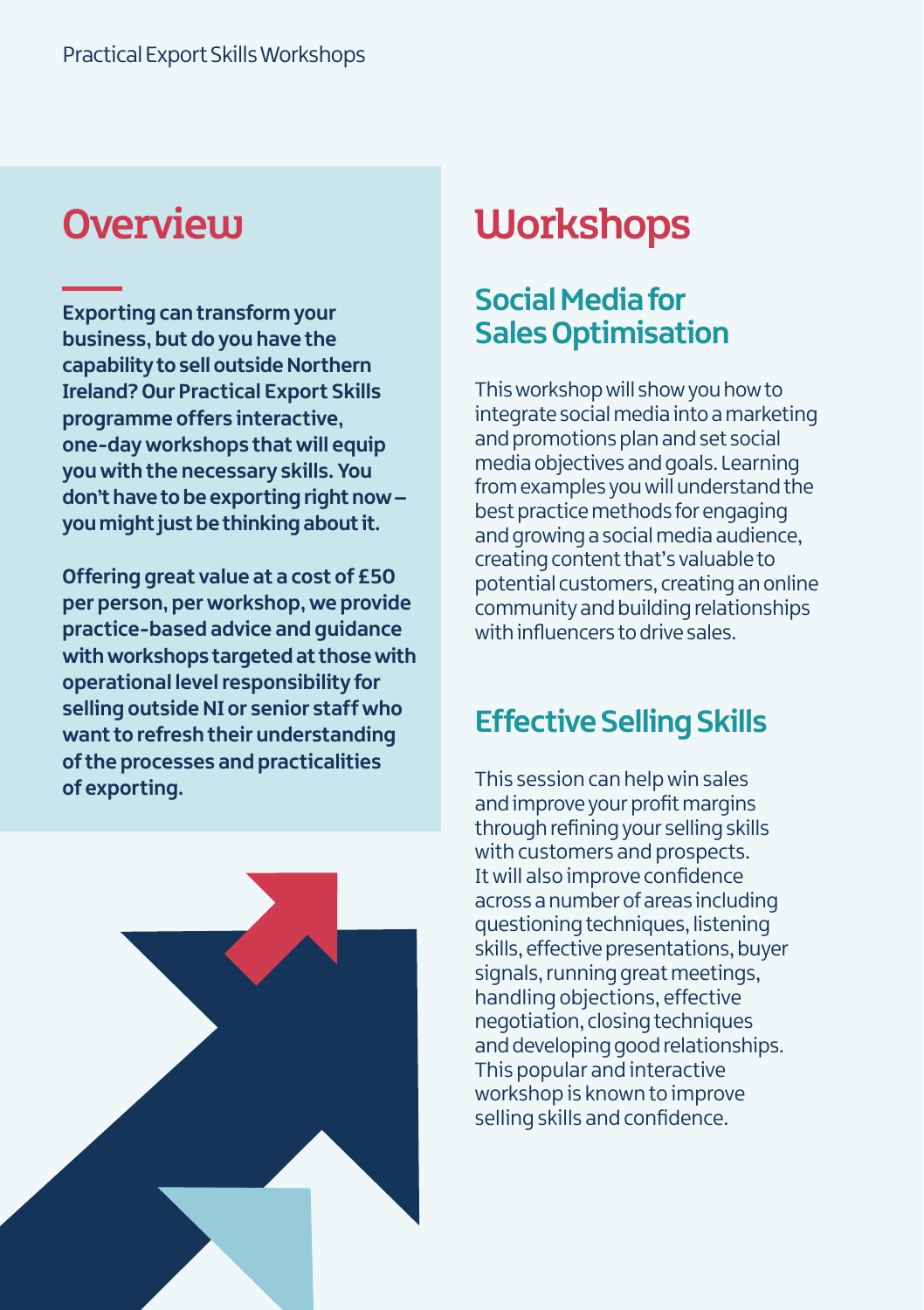## **Export Documentation and Logistics**

This workshop is an introduction to the processes and routines to be followed when exporting, from enquiry through to delivery. It will follow the process and provide understanding of the subsequent documentation requirements for getting cargo to its destination successfully. The session will cover the basic principles, explain the documentation, their individual worth and how to export successfully to receive payment. The workshop will include an up-to-date overview of current Brexit issues. The workshop is suitable for any SME new to export.

### **Online & Telesales Prospecting and Networking**

This session will help delegates to improve sales conversion rates; highly interactive, it demonstrates practical techniques for increasing the volume of new business leads and addresses how to effectively qualify prospects. You will learn how to get in front of your key influencer and become a more effective networker; a wide range of essential prospecting, telesales and networking skills will be demonstrated using recent and real-life examples.

## **Develop and Deliver a Compelling Sales Pitch**

This practice based workshop helps you get your message, personality and credibility across clearly and consistently in every pitch. With practical demonstration as a guide, you will learn to prepare and structure an impactful pitch and then practice delivering it, learning effective use of visual aids, managing your body language and controlling nerves.

**How to register** 

**You can book your place online on [investni.com/practicalexportskills](https://www.investni.com/support-for-business/practical-export-skills)**